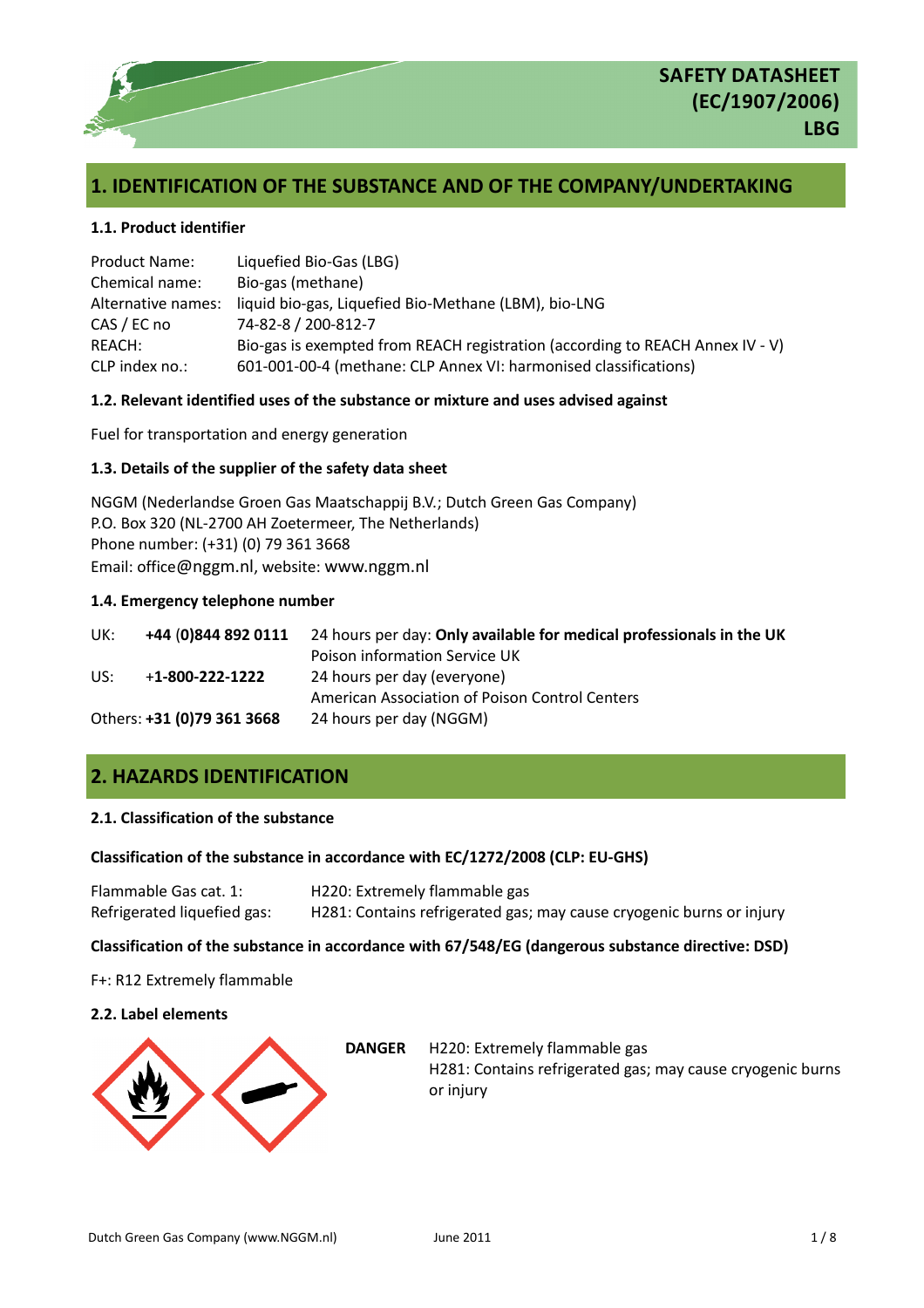### Precautionary statements:

P210: Keep away from heat/ sparks/open flames/ hot surfaces. — No smoking. P282: Wear cold insulating gloves, face shield and eye protection. P336: Thaw frosted parts with lukewarm water. Do no rub affected area. P315: Get immediate medical advice. P377: Leaking gas fire: Do not extinguish, unless leak can be stopped safely. P381: Eliminate all ignition sources if safe to do so. P403: Store in a well-ventilated place.

### **2.3. Other hazards**

The product is stored and transported at - 120 to - 145 °C at 3.5 - 10 barg. Vapours may exclude oxygen and cause dizziness or asphyxiation (suffocation) without warning. Although methane is lighter than air, vapours from liquefied bio-gas may be heavier than air for a short period after being released, and spread along the ground and may enter and collect in basements and other lower areas, before they eventually rise. Contact with gas or liquefied gas may cause burns, severe injury and/or frostbite. LBG is extremely flammable and may form explosive mixtures with air.

# **3. COMPOSITION/INFORMATION ON INGREDIENTS**

### **3.1. Substances**

| CAS. no.  | Substance name | %         | EC. no.   | <b>Classification CLP</b>             | <b>Classification DSD</b> |
|-----------|----------------|-----------|-----------|---------------------------------------|---------------------------|
| 74-82-8   | Methane        | $96 - 98$ | 200-812-7 | Flam. Gas cat. 1<br>Refr. liquef. gas | $F +: R12$                |
| 7727-37-9 | Nitrogen       | $0 - 4%$  | 231-783-9 | Refr. liquef. gas                     | none                      |
| 124-38-9  | Carbon dioxide | $0 - 4%$  | 204-696-9 | Refr. liquef. gas                     | none                      |

# **4. FIRST AID MEASURES**

### **4.1. Description of first aid measures**

| <b>Inhalation</b>                                                | Move to fresh air. Keep patient warm and at rest. Oxygen or artificial respiration if needed.<br>Seek medical advice immediately. |  |  |
|------------------------------------------------------------------|-----------------------------------------------------------------------------------------------------------------------------------|--|--|
| Ingestion                                                        | Unlikely (gas)                                                                                                                    |  |  |
| Skin contact                                                     | Thaw frosted parts with lukewarm water. Do no rub affected area. Do not remove clothing.<br>Seek medical advice immediately.      |  |  |
| Eye contact                                                      | Rinse immediately with plenty of water for at least 15 minutes. Keep on rinsing until<br>medical assistance is obtained.          |  |  |
| <b>Information</b><br>for medical<br>personnel                   | No specific treatment. Treat symptomatic.                                                                                         |  |  |
| 4.2. Most important symptoms and effects, both acute and delayed |                                                                                                                                   |  |  |

| <b>Inhalation</b>   | dizziness, unconsciousness, suffocation |
|---------------------|-----------------------------------------|
| Ingestion           | not likely / no symptoms known          |
| <b>Skin contact</b> | frost bites are most likely symptoms    |
| Eye contact         | frost bites are most likely symptoms    |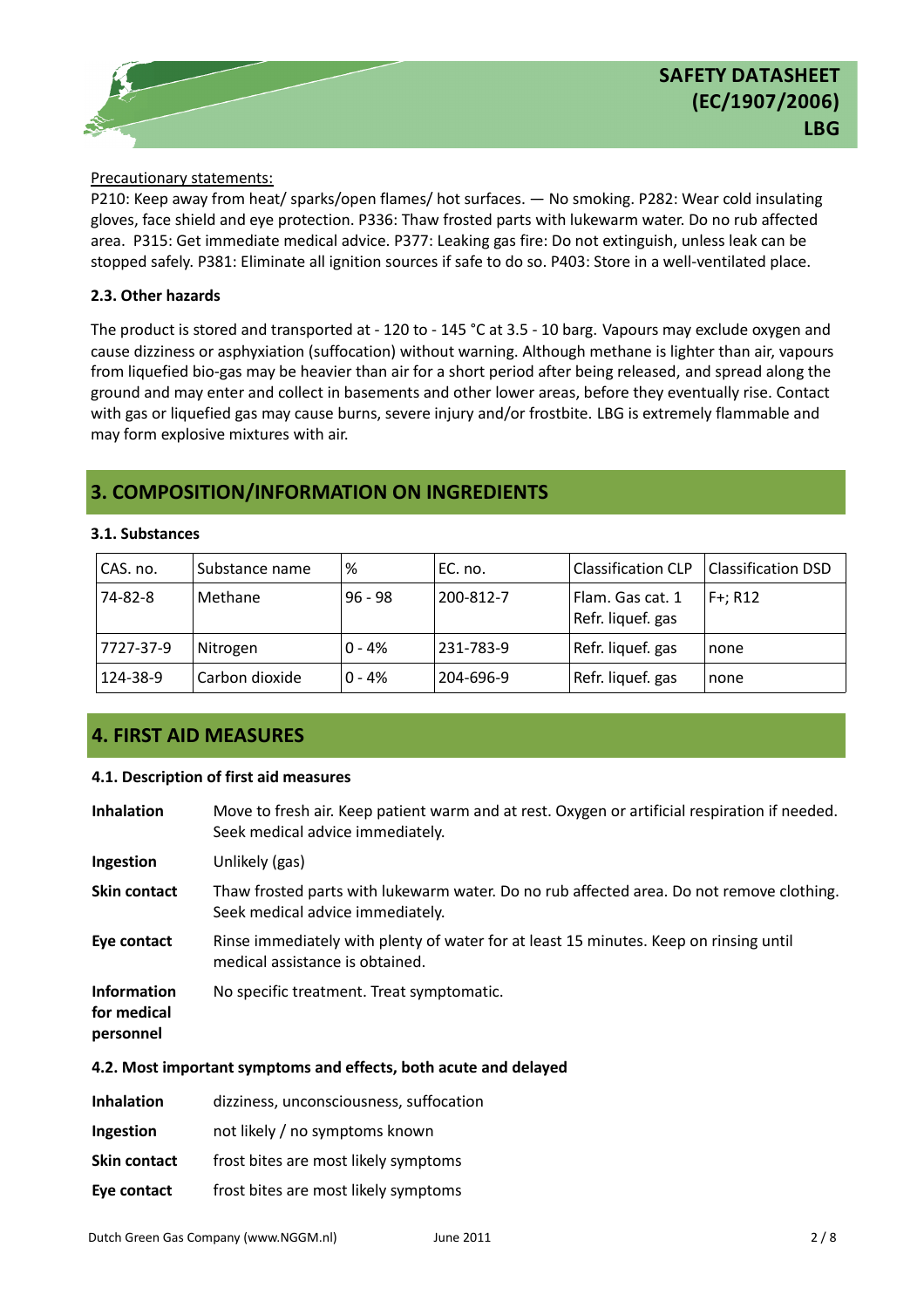

### **4.3. Indication of any immediate medical attention and special treatment needed**

Nu further specific information.

# **5. FIREFIGHTING MEASURES**

### **5.1. Extinguishing media**

Use extinguishing media suitable against surrounding fire or the cause of fire: water (spray), powder, foam, carbon dioxide.

### **5.2. Special hazards arising from the substance or mixture**

Extremely flammable, explosive with air, container can explode in heat or flames. Vapours may exclude oxygen and cause dizziness or asphyxiation (suffocation) without warning. Although methane is lighter than air, vapours from liquefied bio-gas may be heavier than air for a short period after being released, and spread along the ground and may enter and collect in basements and other lower areas, before they eventually rise.

### **5.3. Advice for fire-fighters**

Wear full (thermal) protective clothing and self-contained breathing apparatus with a full face piece operated in pressure-demand or other positive pressure mode. Keep people away from and upwind of spill/leak. Cool containers or tanks with water spray and suppress (knock down) gases, vapours and mists with a water spray jet from a safe distance or protected area. Do not direct water at spill or source of leak. In case of a leaking gas fire: Do not extinguish, unless leak can be stopped safely. Withdraw immediately in case of rising sound from venting safety devices or discolouration of tank.

# **6. ACCIDENTAL RELEASE MEASURES**

### **6.1. Personal precautions, protective equipment and emergency procedures**

Take care of personal protection (see chapter 8). No action may be taken if a chance of personal injury exists or in case of insufficient training. Procedure:

- Immediately evacuate people in a radius of 100 meters, locate people upwind, isolate the surroundings. Keep out of low areas. Do not start motors or vehicles. Provide adequate ventilation. Do not use electrical ventilation (unless explosion proof). Avoid contact and inhalation. Keep ignition sources away.
- $\bullet$ If possible without personal risk: attempt to stop leakage or turn leaking cylinder with the leak up to prevent escape of gas in liquid state, move containers from a fire area, prevent LBG from getting into waterways, drains and sewer (explosion hazard).
- О. Withdraw immediately in case of rising sound from venting safety devices or discolouration of tank. ALWAYS stay away from tanks engulfed in fire. See par. 5.3 before attempting to fight fires.

### **6.2. Environmental precautions**

If possible without personal risk: attempt to stop or minimise the emission (explosive and green house gas). No further environmental precautions necessary (no other environmental risks expected).

### **6.3. Methods and material for containment and cleaning up**

LBG evaporates rapidly and entirely. Ensure adequate ventilation.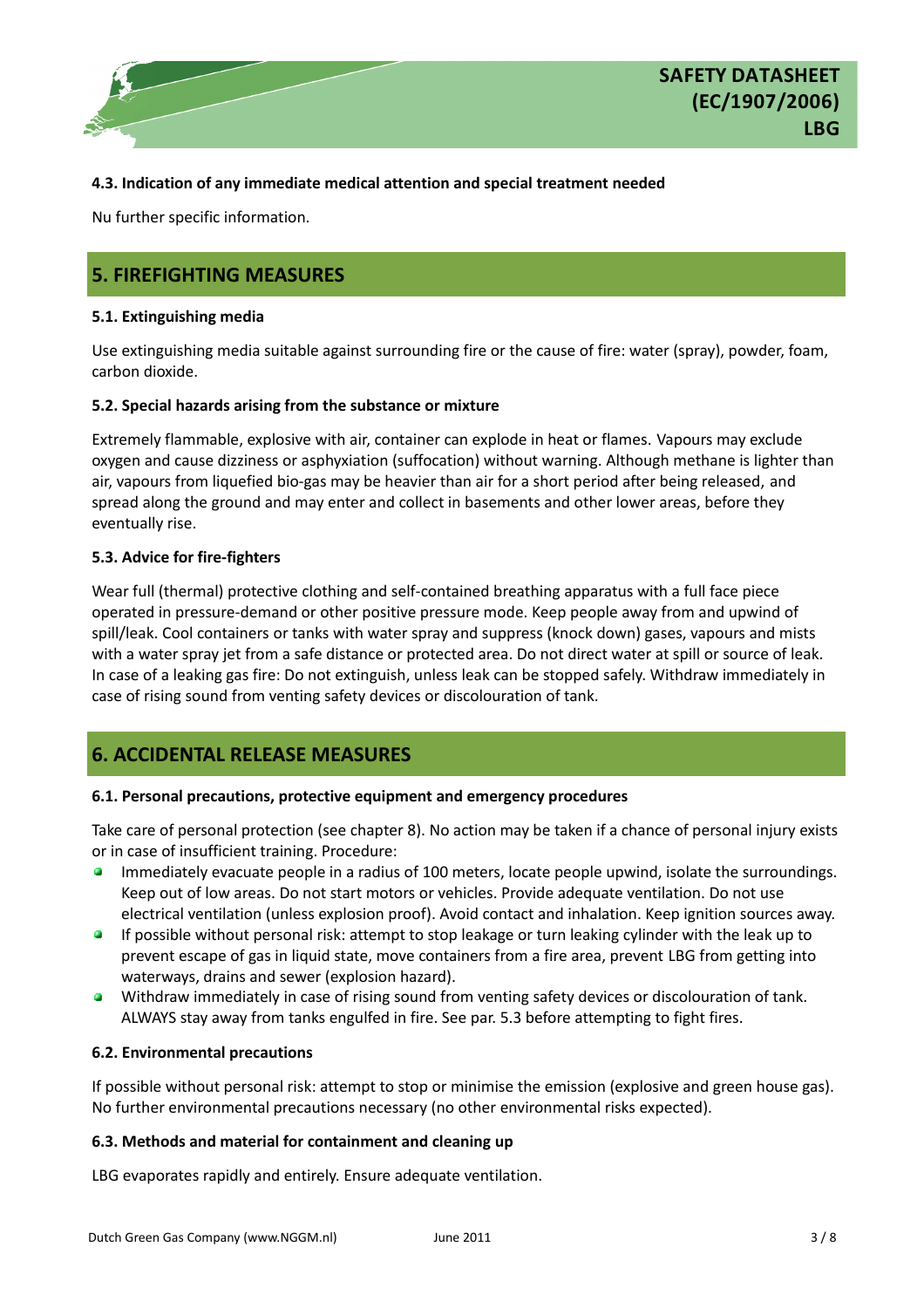# **SAFETY DATASHEET (EC/1907/2006) LBG**

# **7. Handling and storage**

# **7.1. Precautions for safe handling**

Take care of personal protection and hygienic measures (see chapter 8). Use only properly specified equipment which is suitable for this product, its supply pressure and temperature. Keep away from heat, ignition sources and open fire. No smoking. To avoid ignition of vapours by static electricity discharge, all metal parts of the equipment must be earthed. Recommended are closed systems for handling, process and storage. Ensure adequate ventilation. High risk of fire and explosions in case of leakage. Prevent leaks by checking valves, pipelines and joints regularly. See par. 15 for specific regulations regarding safety of pressure equipment and vessels and explosive or hazardous atmospheres.

## **7.2. Conditions for safe storage, including any incompatibilities**

Store in accordance with the local regulations, in a separate, approved area. Keep containers or cylinders tightly closed in a well-ventilated place. Keep locked up or in an area accessible only to qualified or authorised persons. Do not store together with incompatible materials (see par. 10.5) and self-igniting substances. Keep all ignition and heat sources away. Storage tanks have to be protected against collision by means of concrete or steel piles. To avoid ignition of vapours by static electricity discharge, all metal parts of the equipment must be earthed. Storage tanks need to have a pressure relief valve ending up at a minimum height of 2.50 meters. All electrical equipment in storage areas must be explosion-proof.

# **8. Exposure controls/personal protection**

## **8.1. Control parameters**

There are no official occupational exposure limits (OEL) for methane in the UK, US or NL. In some other European countries an official OEL for methane of 1000 ppm (8 hour time weighted average) is applicable. This is also the recommended limit value by ACGIH. Methane is an asphyxiant: on loss of containment the gas can cause suffocation by lowering the oxygen content of the air in confined areas. Because methane is also odourless it is possible to become unconscious and suffocate by inhalation of the gas, without realising it's presence.

## **8.2. Exposure controls**

| Control of<br>professional<br>exposure  | Use in a closed system, provide adequate ventilation. Prevent leaks by checking<br>valves, pipelines and joints regularly. Consider methane alarms and automatic<br>(explosion proof) emergency ventilation in areas where methane could be<br>(accidentally) released. |
|-----------------------------------------|-------------------------------------------------------------------------------------------------------------------------------------------------------------------------------------------------------------------------------------------------------------------------|
| Hygienic measures                       | Avoid and prevent all spillages and releases, contact and exposure.                                                                                                                                                                                                     |
| Protection of the<br>respiratory system | Wear self-contained breathing apparatus in case of insufficient ventilation or<br>emergency situations. Note that simple air-purifying respirators or dust masks do<br>not protect from asphyxiation in an oxygen-deficient atmosphere.                                 |
| Protections of the<br>hands and skin    | Wear suitable gloves: Cold-insulating gloves (e.g. nitrile rubber).<br>Wear suitable thermal protective clothing/over-all and rubber boots.                                                                                                                             |
| Protection of the<br>eyes               | Wear tightly fitting safety goggles. Face-shield                                                                                                                                                                                                                        |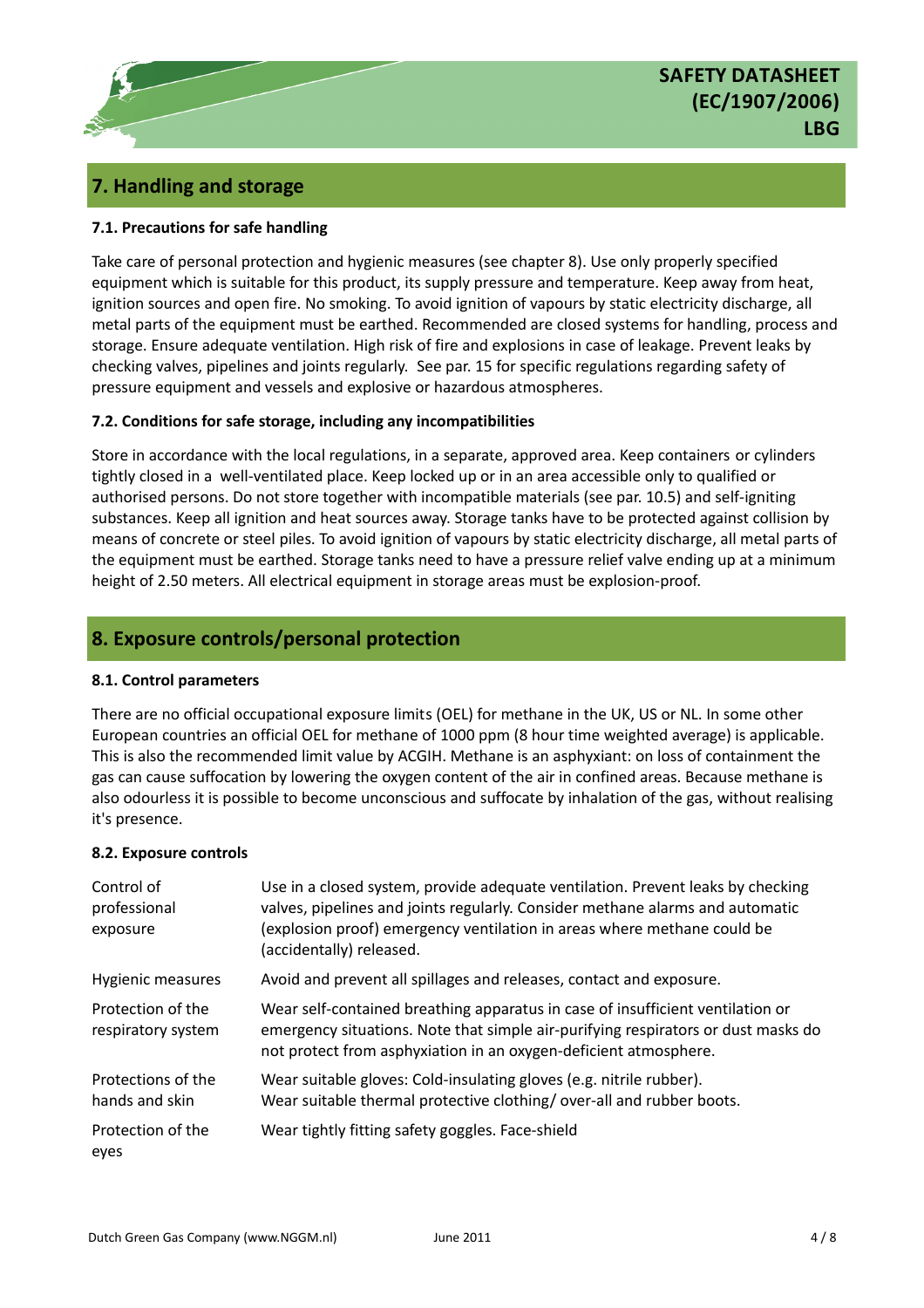# **SAFETY DATASHEET (EC/1907/2006) LBG**

# **9. PHYSICAL AND CHEMICAL PROPERTIES**

### **9.1. Information on basic physical and chemical properties**

| Appearance                                | Methane is a colourless, odourless gas at standard temperature and pressure. It is<br>provided in the liquefied form at very low temperature and elevated pressure. |
|-------------------------------------------|---------------------------------------------------------------------------------------------------------------------------------------------------------------------|
| odour                                     | No odour                                                                                                                                                            |
| pH                                        | Not applicable                                                                                                                                                      |
| Melting point                             | approx. - 182 °C                                                                                                                                                    |
| <b>Boiling point</b>                      | approx. - 161°C                                                                                                                                                     |
| Flash point                               | approx. - 88°C                                                                                                                                                      |
| Evaporation rate                          | LBG evaporates very fast                                                                                                                                            |
| Flammability                              | extremely flammable                                                                                                                                                 |
| <b>Explosion limits</b>                   | $5 - 15%$ .                                                                                                                                                         |
| Vapour pressure                           | 4.66 x10+5 mm Hg at 25 °C                                                                                                                                           |
| Vapour density                            | approx. $0.42$ g/cm3 at $25^{\circ}$ C                                                                                                                              |
| Relative density                          | Methane is lighter than air, vapours from liquefied methane may be heavier than<br>air for a short period after release.                                            |
| Water solubility                          | approx. 24 mg/l at 25°C                                                                                                                                             |
| Partition coefficient:<br>n-octanol-water | Log Kow = $1.09$                                                                                                                                                    |
| Auto-ignition<br>temperature              | $>400^{\circ}$ C                                                                                                                                                    |
| Decomposition<br>temperature              | Not applicable                                                                                                                                                      |
| Viscosity                                 | 11.2 µPa s at 27 °C                                                                                                                                                 |
| Oxidising properties                      | No oxidising properties                                                                                                                                             |
| <b>Explosive properties</b>               | No explosive properties                                                                                                                                             |

# **10. STABILITY AND REACTIVITY**

# **10.1. Reactivity**

The product is not reactive

# **10.2. Chemical stability**

The product is stable

# **10.3. Possibility of hazardous reactions**

Within normal storage circumstances and upon normal usage no dangerous reactions will occur.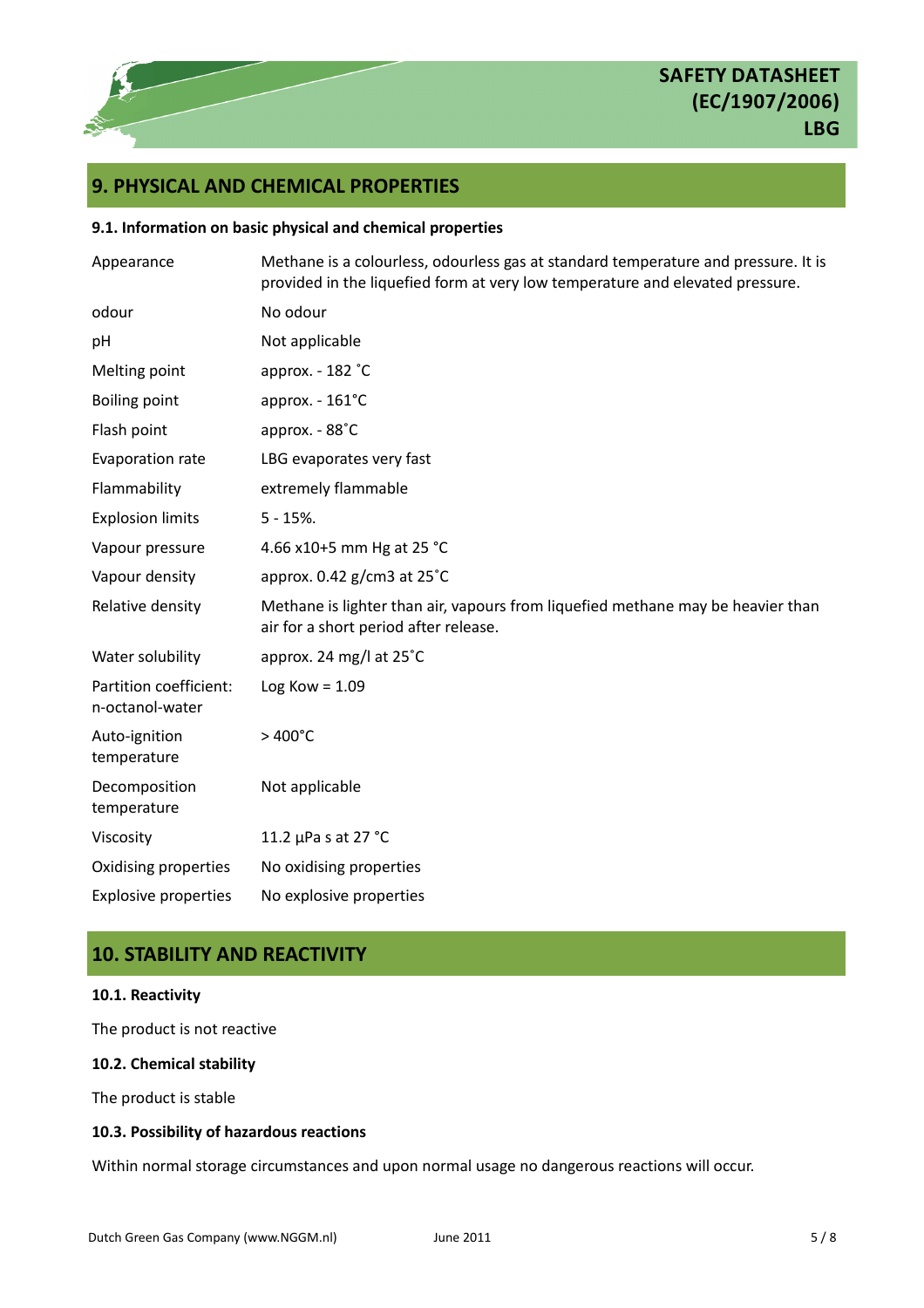### **10.4. Conditions to avoid**

Keep away from heat and high temperatures and ignition sources such as open flames, sparks, welding activities, smoking and static electricity discharges. Avoid (uncontrolled) contact with incompatible materials.

### **10.5. Incompatible materials**

Methane may react violently with chlorine dioxide, liquid oxygen, halogens and with strongl oxidisers.

### **10.6. Hazardous decomposition products**

Carbon monoxide, carbon dioxide

## **11. TOXICOLOGICAL INFORMATION**

### **11.1. Information on toxicological effects**

### **Possible acute effects on health**

Not acute toxic: LC50 (inhalation) > 20,000 ppm

### Irritation/ Corrosion

| Skin contact: | not irritant (liquefied gas can cause frost bites) |
|---------------|----------------------------------------------------|
| Eye contact:  | not irritant                                       |

## **Possible chronic effects on health**

| Sensibility                       | No sensitizing effects known   |
|-----------------------------------|--------------------------------|
| Carcinogenicity:                  | No carcinogenic activity known |
| Mutagenicity:                     | No genotoxic activity known.   |
| Reproductive<br>toxicity          | No reproductive toxicity known |
| Specific target<br>organ toxicity | No information available       |
| Aspiration hazard                 | No information available       |

# **12. ECOLOGICAL INFORMATION**

## **12.1. Toxicity**

LC/ EC/ IC 50: toxicity higher than water solubility, no toxicity expected until the solubility threshold.

## **12.2. Persistence and degradability**

Readily biodegradability expected (in water).

## **12.3. Bioaccumulative potential**

A low bioaccumulation is to be expected (BCF < 10)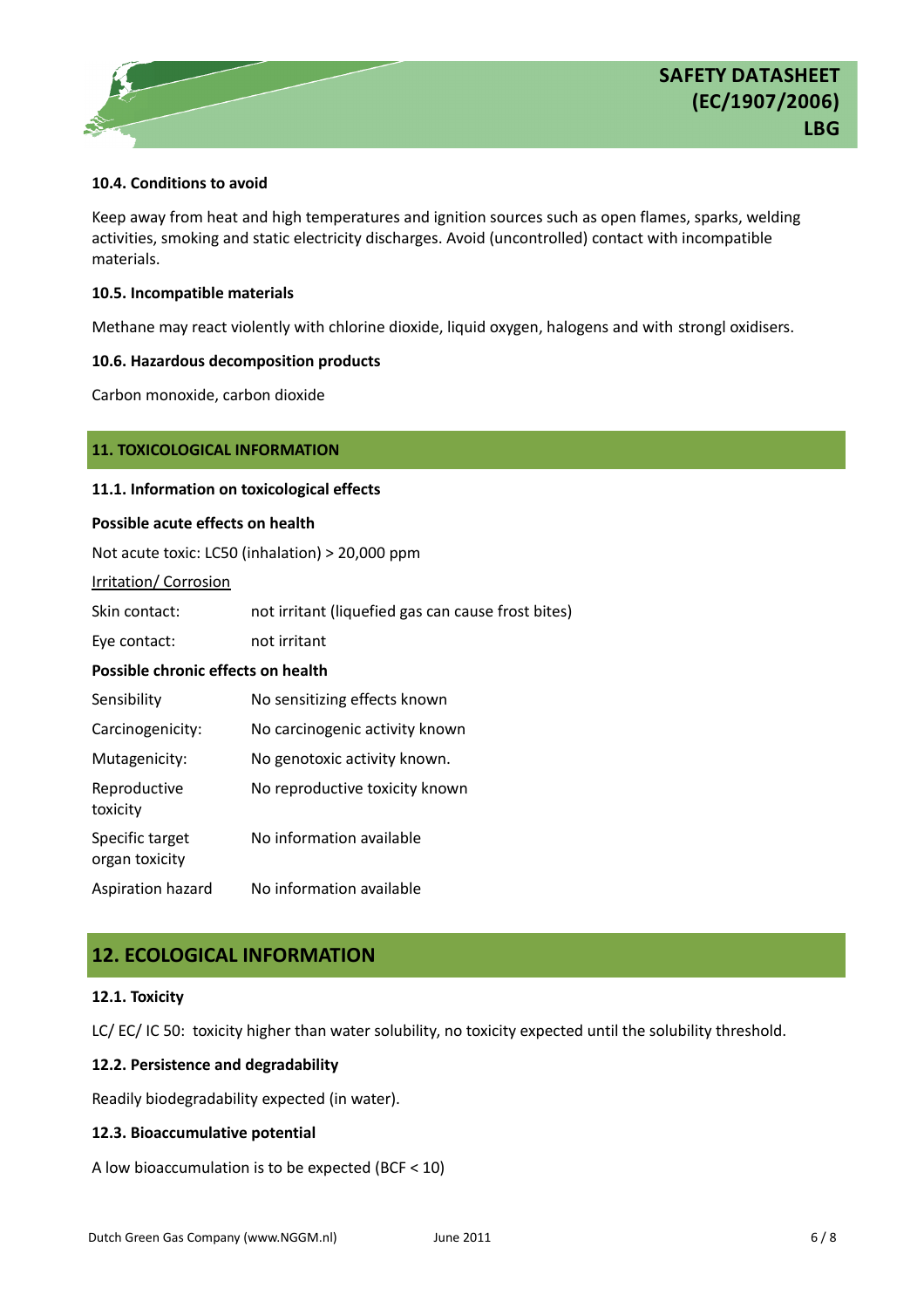### **12.4. Mobility in soil**

No exposure to soil expected, LBG will evaporate

### **12.5. Results of PBT (Persistence, Bioaccumulation and Toxicity) assessment**

The product does not meet the criteria for PBT or vPvB.

### **12.6. Other adverse effects**

None known

# **13. DISPOSAL CONSIDERATIONS**

### **13.1. Waste treatment methods**

No waste is expected to be produced. Containers/ cylinders (whether or not empty) could be returned to the supplier or should be removed by a licensed waste disposal company in accordance with local legislation.

# **14. TRANSPORT INFORMATION**

| <b>Transport</b>                  | UN-  | Class/ packing                                                                                                                       |         |
|-----------------------------------|------|--------------------------------------------------------------------------------------------------------------------------------------|---------|
|                                   |      | legislation number Shipping name                                                                                                     | group   |
| ADR/ADN/<br>RID/DOT<br>IMDG/ IATA | 1972 | Methane, refrigerated liquid (cryogenic liquid) or Natural gas,<br>refrigerated liquid (cryogenic liquid), with high methane content | 2.1(3F) |

The Liquefied Bio-Gas (methane) is stored and transported at - 120 to - 145 °C at 3,5 to 10 barg. Loading and unloading installations have to be protected against collision by means of concrete or steel piles. To avoid ignition of vapours by static electricity discharge, all metal parts of the equipment must be earthed. During loading and unloading the following Personal Protective Equipment (PPE's) have to be used: insulated gloves, overall, safety glasses and face shield. Before transportation of this product, ensure:

- $\bullet$ compliance with transport regulations and proper training of all involved personnel
- **•** that cylinder valves are closed and not leaking and protection devices are correctly fitted
- **•** that cylinders are firmly secured and adequate ventilation is provided.

# **15. REGULATORY INFORMATION**

### **15.1. Safety, health and environmental regulations/legislation specific for the substance or mixture**

Methane is a strong green house gas. National or local provisions may be applicable regarding emissions to air and occupational safety. Check the competent national or local authority for more information.

Specific European legislation:

- **•** The Pressure Equipment Directive (PED)
- **The ATEX directives (concerning equipment and protective systems intended for use in potentially** Explosive Atmospheres)
- **SEVESO II directive (prevention & control of chemical accidents).**